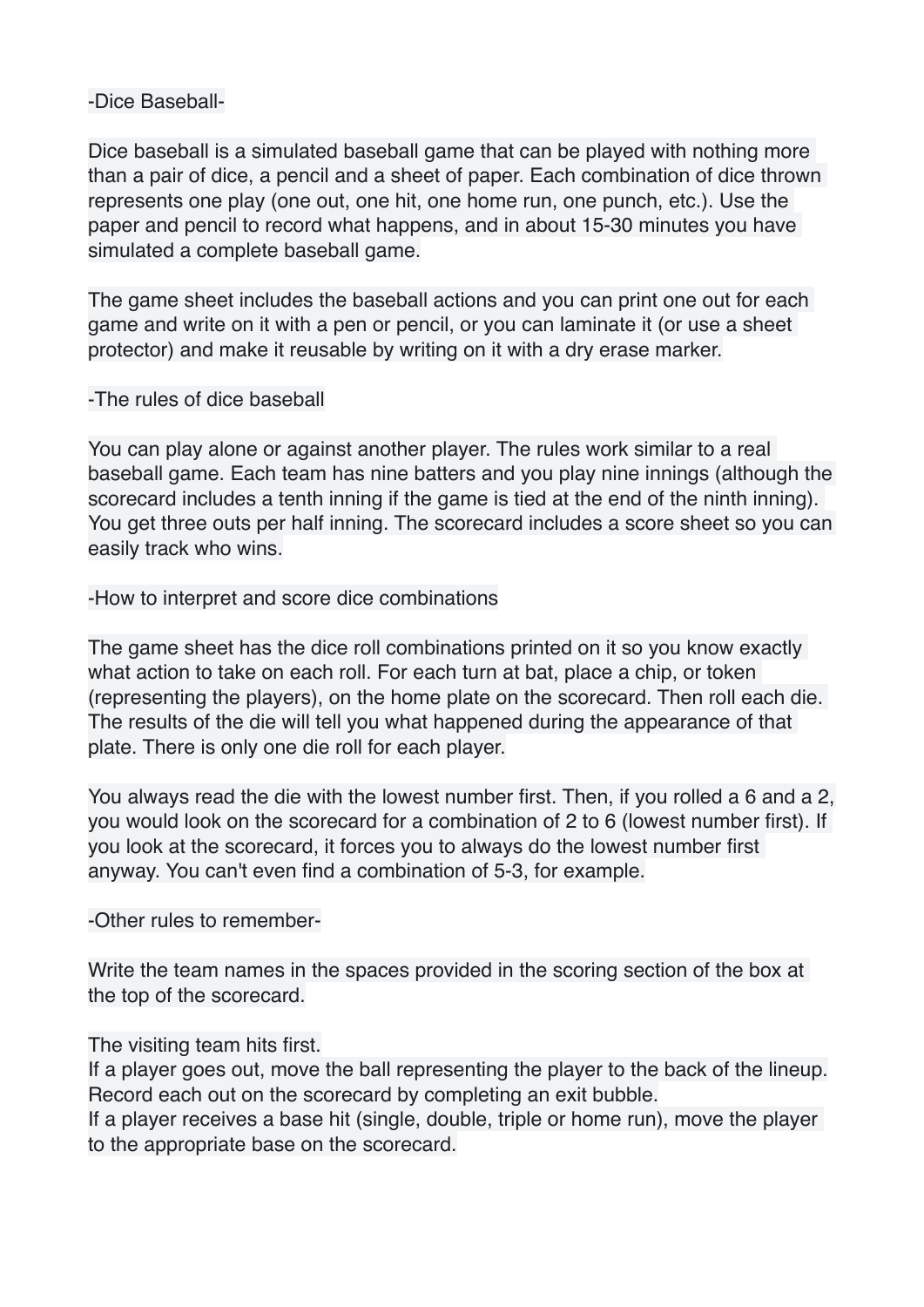There are no stolen bases or extra baserunning. The only way a player can advance is through a force (e.g., if a player is already on first base and the player at bat hits a single, the player on first base advances to second base and the batter moves to first base).

At the end of each half inning, record the number of runs in that half of the inning for the team in the score box at the top of the scorecard (e.g., if the home team had 3 runs in the fifth inning, you would write a 3 in the bottom box under the 5th inning).

After nine innings, the team with the most runs wins. If the game is tied, play the tenth inning or until there is a clear winner.

If the home team is in the lead after the visiting team completes the top half of the ninth inning, the home team does not have to play the bottom half of the ninth inning and the game is over.

- \*? Material required?
- To play you're going to need:
- 2 six-sided dice (the Parcheesi dice)
- 9 players per team (can be 1 or 2 cent coins, small dolls, stickers...)
- A pencil + rubber to carry the points
- 1 card to count the outs.
- \*? How do you play ?

Whoever rolls the biggest number at the end of the game hits the ball. The team that hits, scores runs = points.

When a batter runs 4 bases (turns around the field) he scores 1 run  $=$  1 point. If 3 players (3 outs) are eliminated from the batting team, they go to pitching (defend and eliminate players) and the pitcher goes to batting (attack and get runs). Each player rolls one die and the combined result is the action that occurs at that moment.

Nine innings are played. The team with the most runs wins.

If the score remains tied at the end of nine innings, one more or several more (R inning) is played until, someone makes more runs than the other.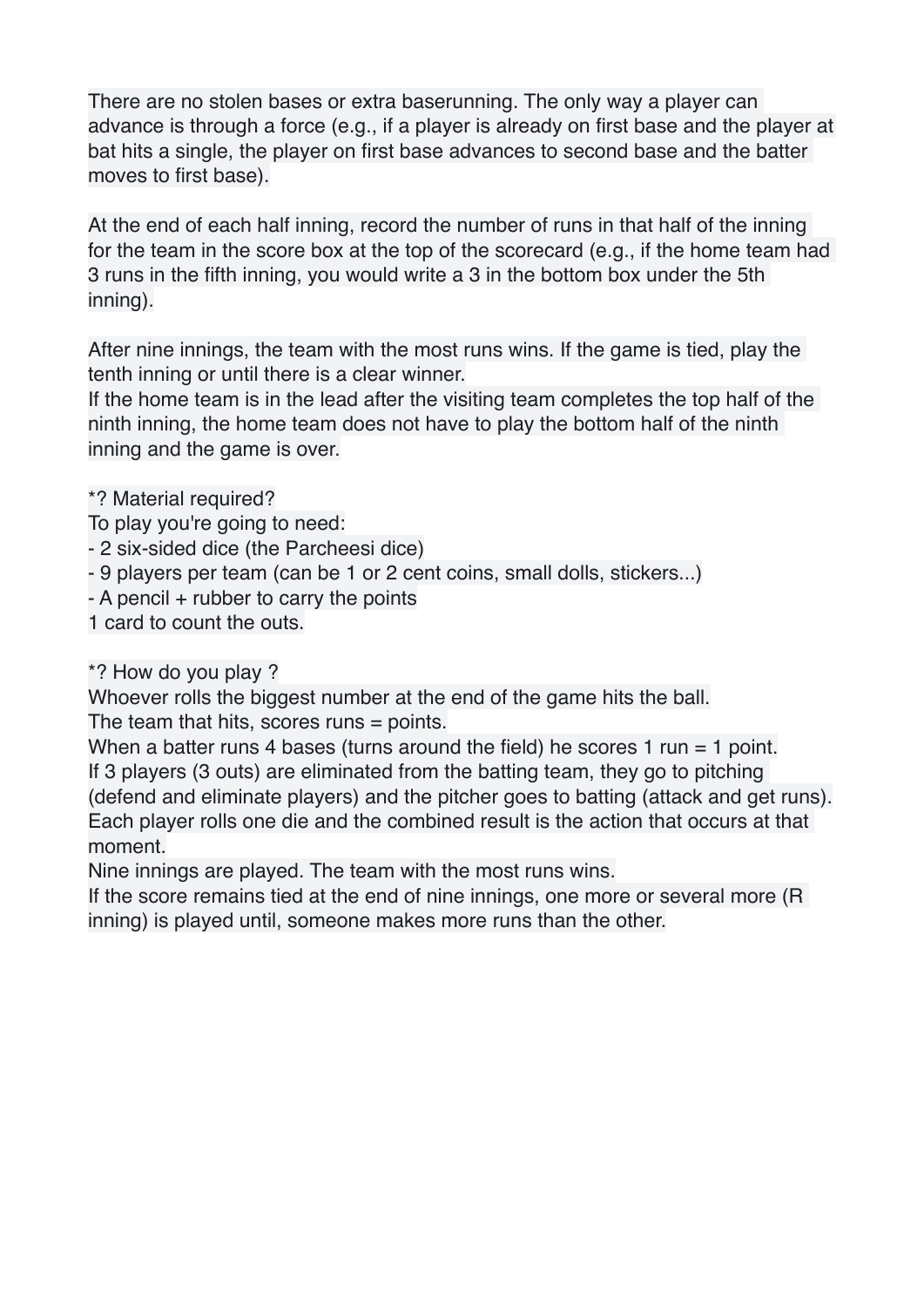Nomenclature

\*Home run\* = You hit the ball so far they can't catch it. You turn around. and you score 1 run for every player that was on the field. (Move each player who was on base to the starting base,

scoring 1 race each).

\*Double hit\*  $=$  You hit the ball hard and run 2 bases.

the field, all players advance 2 bases.

 $*Fly Out* = The ball is caught in the air, at the end of the field and$ they eliminate the batter. (1 out)

\*Base per ball\*  $=$  The pitcher has thrown you 4 times the ball out of

the strike zone, and a base is advanced. If there are more players on base, everyone

advance 1 base. (You advance 1 base to all your players, if any of them get to 4th base

 $= 1$  race)

 \*Pop Out\* = The ball makes a big balloon, and is caught effortlessly (falling into the gloves), eliminating the batter. (1 out)

 $*$ Hit $*$  = You hit the ball, and you run 1 base. If there are more players on the field, all players advance 1 base.

\*Double Play\* = You hit the ball, but it gets caught in the air and you are eliminated. Then

is passed to another base by eliminating another player, on the same play. The result

are 2 players eliminated in the same turn. (2 out) EXCEPTION: if there is only one player, one is removed only. (1 out)

 \*Out\* = You've run to base, but the ball has arrived before you. You take out a corridor. (1 out)

 \*StrikeOut = 3 batting errors and the batter is eliminated, with no to even get out. (1 out)

\*Triple hit\* = You hit the ball very hard and run 3 bases. If there are more players in the field, all players advance 3 bases.